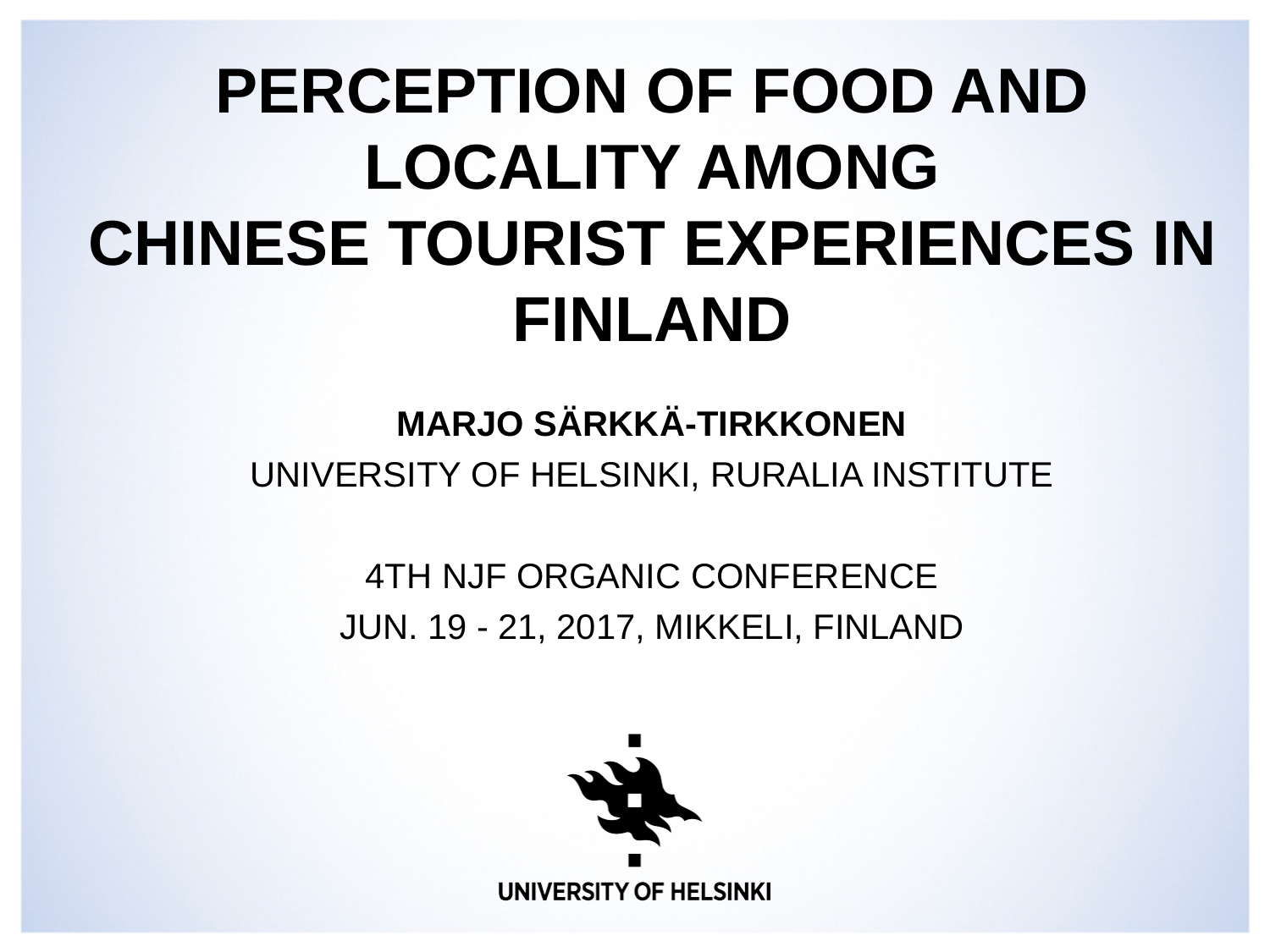### **AUTHORS**

• **Fanyi Ma**

Henan University

• **Xiuhua Liu**

Henan University

#### • **Carina Tikkanen-Kaukanen**

University of Helsinki, Ruralia Institute

#### • **Marjo Särkkä-Tirkkonen**

University of Helsinki, Ruralia Institute

• **Sinikka Mynttinen**

South-Eastern Finland University of Applied Sciences

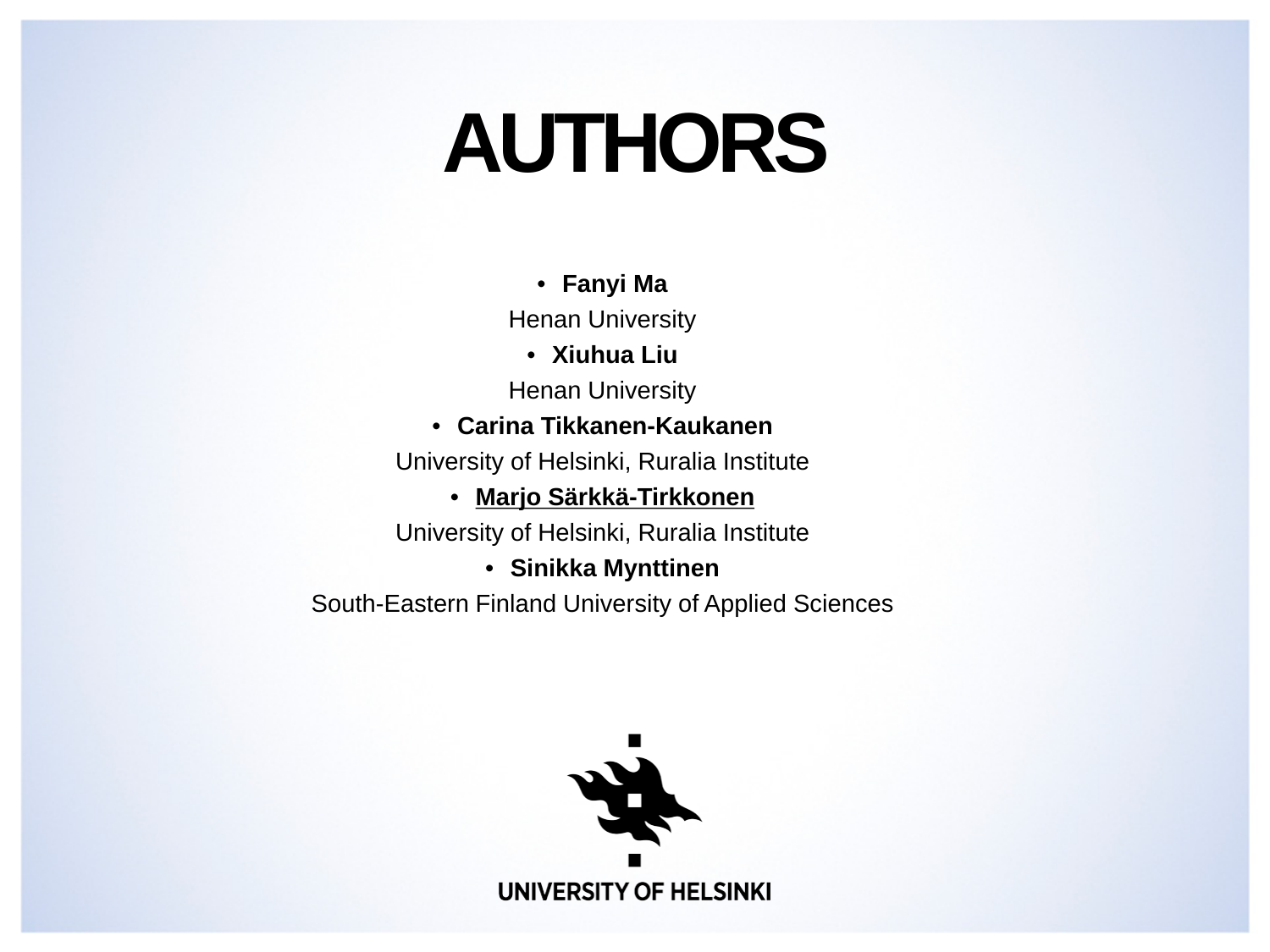### **BACKGROUND AND OBJECTIVES**

Chinese tourists have showed a growing interest in travel to the Nordic countries and the number of Chinese overnights has almost tripled since 2010 (Wu, 2016).

- o In Finland 522 000 visitors from China in 2015
- o 73 % were first-time visitors

**The focus** of the study is to gain an understanding of Chinese tourists' relations to food during their visit to Finland.



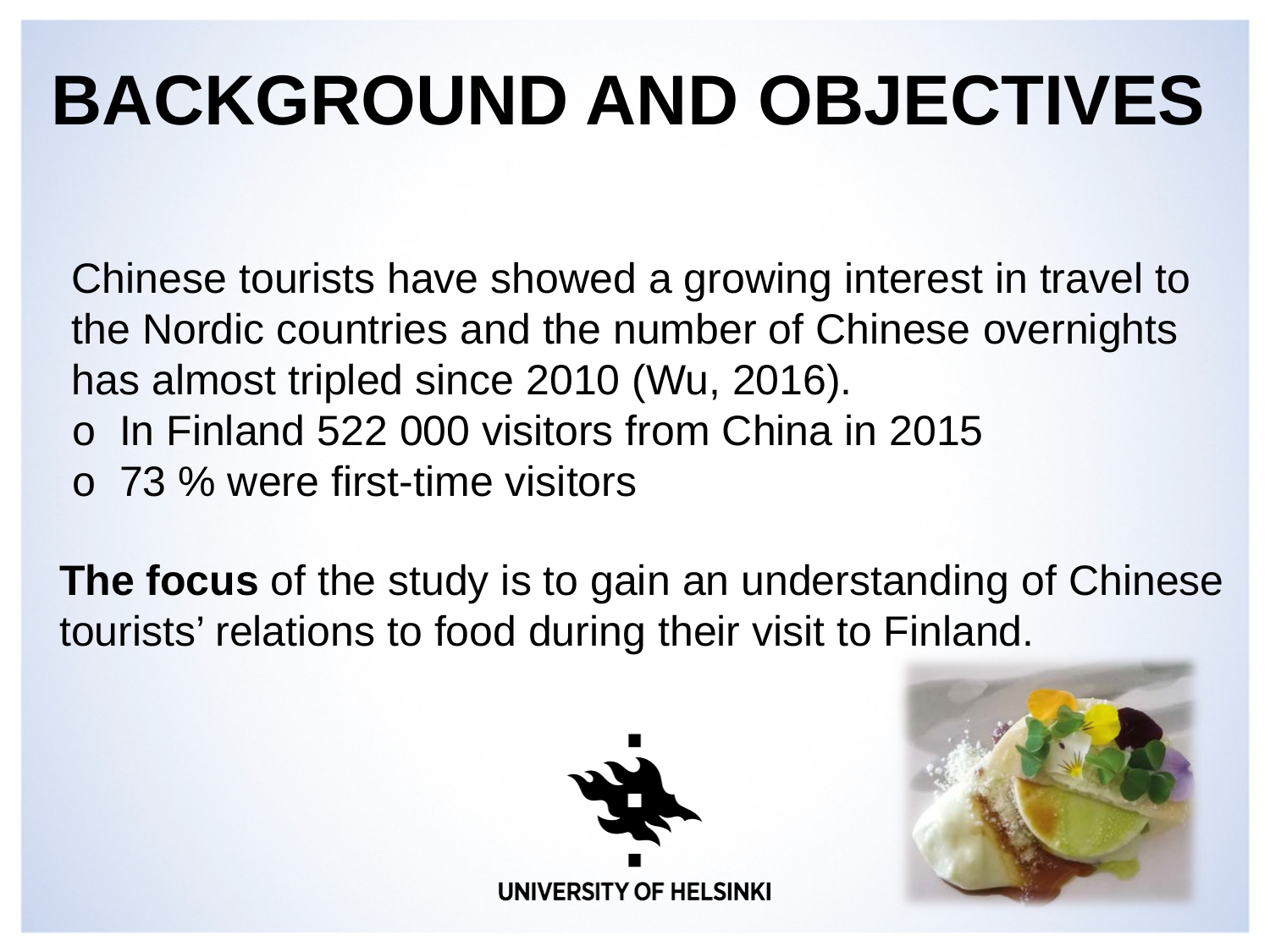## **METHODS AND DAT**

The research material consists  $\sum_{x_{\text{injians}}}$ depth interviews.

- 12 Female and 3 male inter $\blacksquare$
- Ages 18 to over 60 years
- from different parts of Chind oShanghai area (2)
	- oLiaoning Province (Dalian City) (2)
	- oHenan Province (4)
	- oBeijing (1)
	- oHubei Province (1)
	- oHebei Province (2)

oZhejiang Province (2)

oSichuan Province (1)



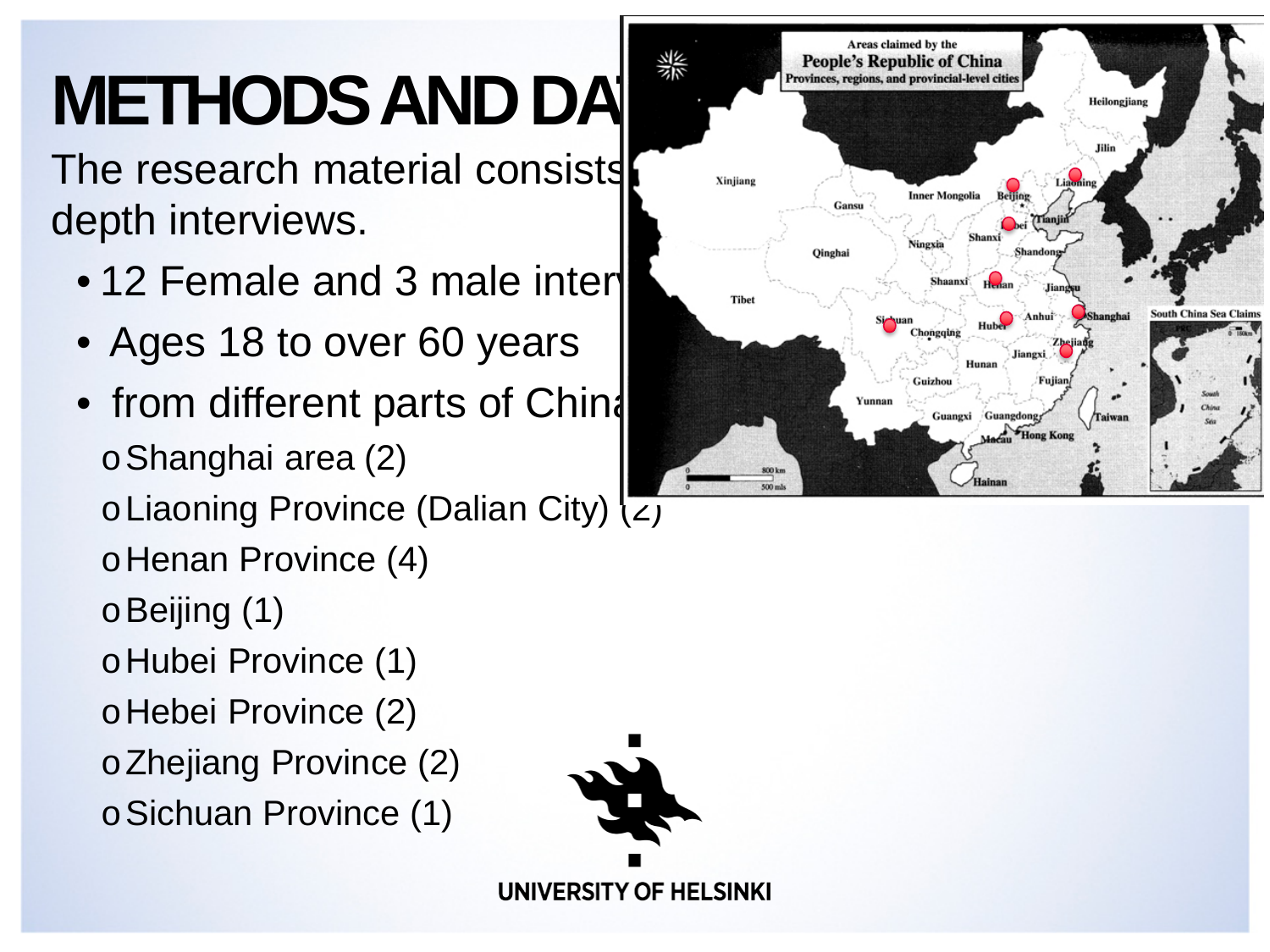The thematic interviews were used to understand the perceptions of Chinese tourist on four themes:

- Food and tourism
- Locality
- Environmentally friendly food, and
- Organic food.

The interview data was analysed using qualitative content analysis.

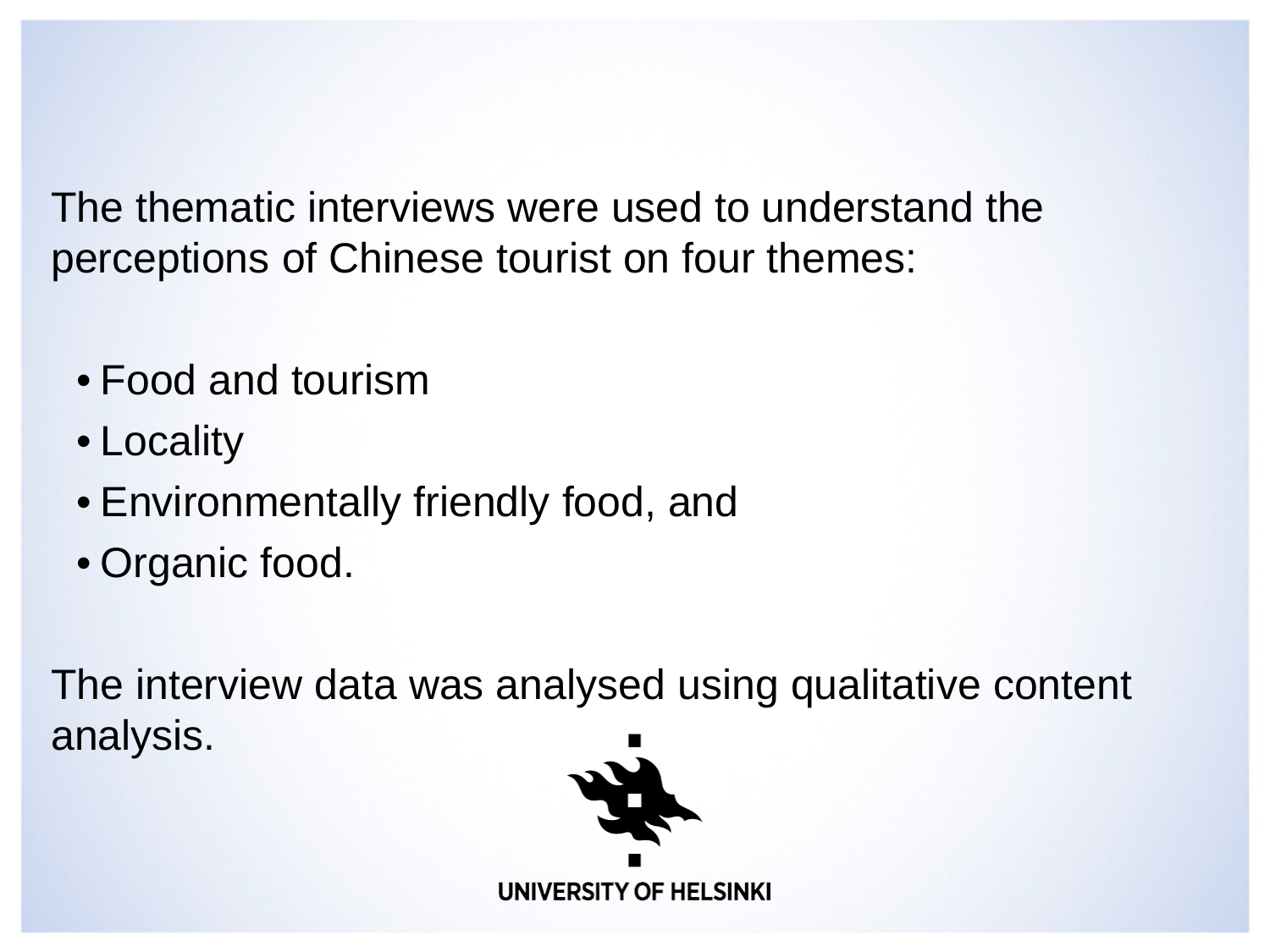

**Half of Chinese visitors** stayed overnight in Finland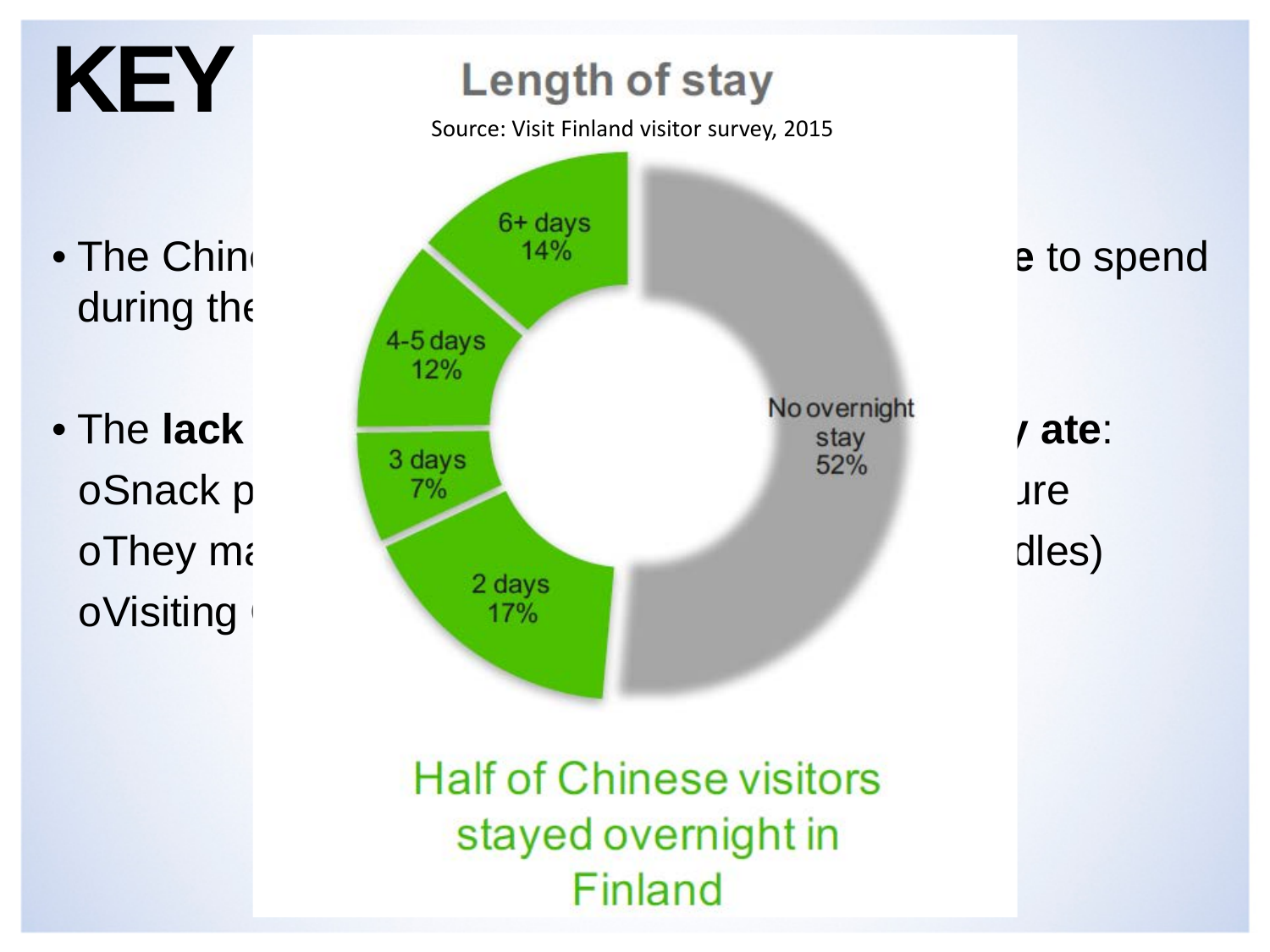- Skilled in using online travel advisers o "Traditional and original food"
- Traditional food, restaurants and small local food shops were seen as symbols of Finnish **culture** in general.

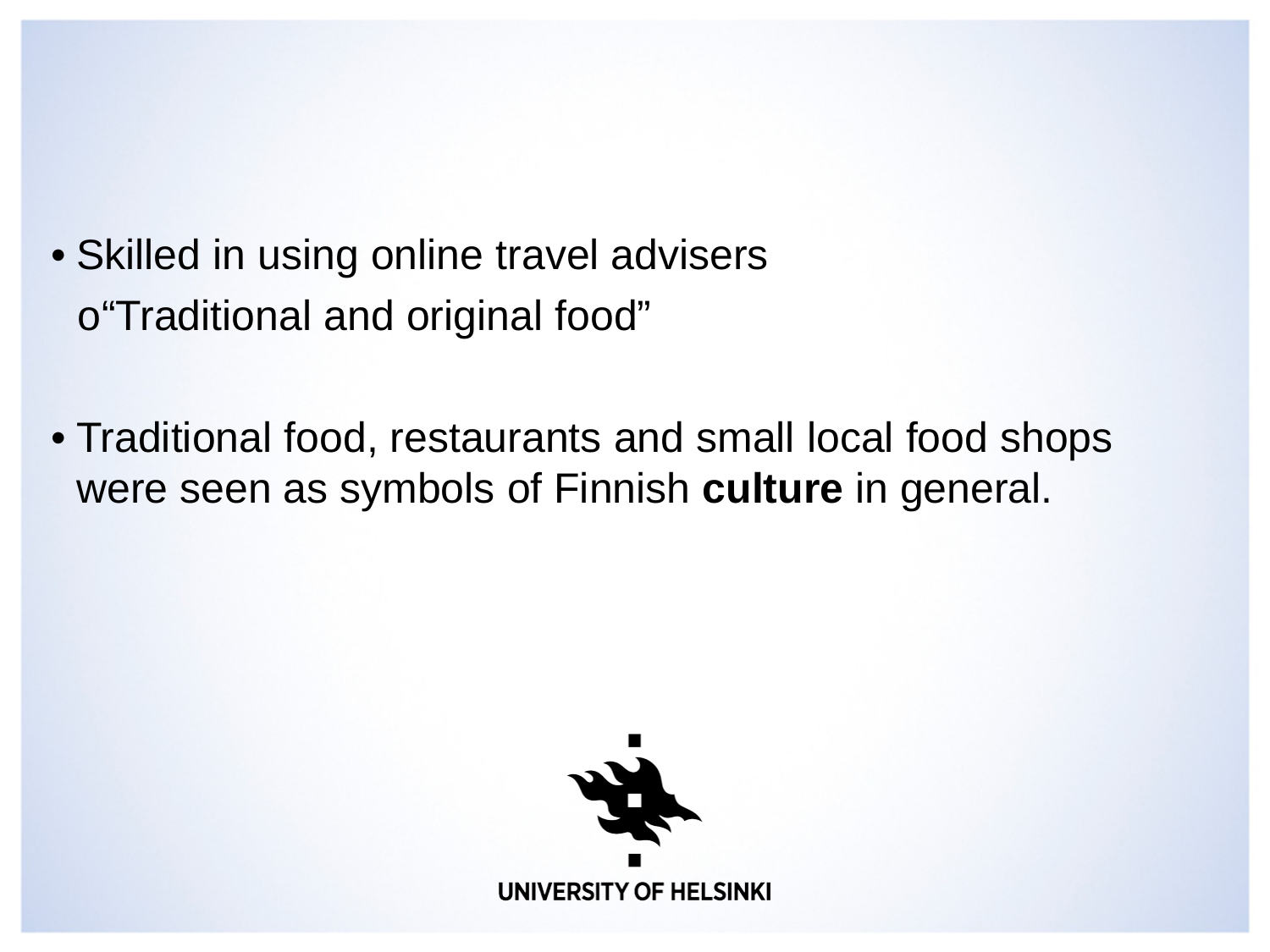#### **PERCEPTIONS OF ORGANIC FOOD**

- Interviewees not that familiar with "organic food"
- Attributes and descriptions from interviews:

"Healthy"

"Vegetables, I think."

"Green, healthy, no additives, no pesticides and chemical fertilisers."

"High standard production"

"High standard, high price"

"Organic food focus more on the quality than the quantity"

"Expensive, healthier and safer"

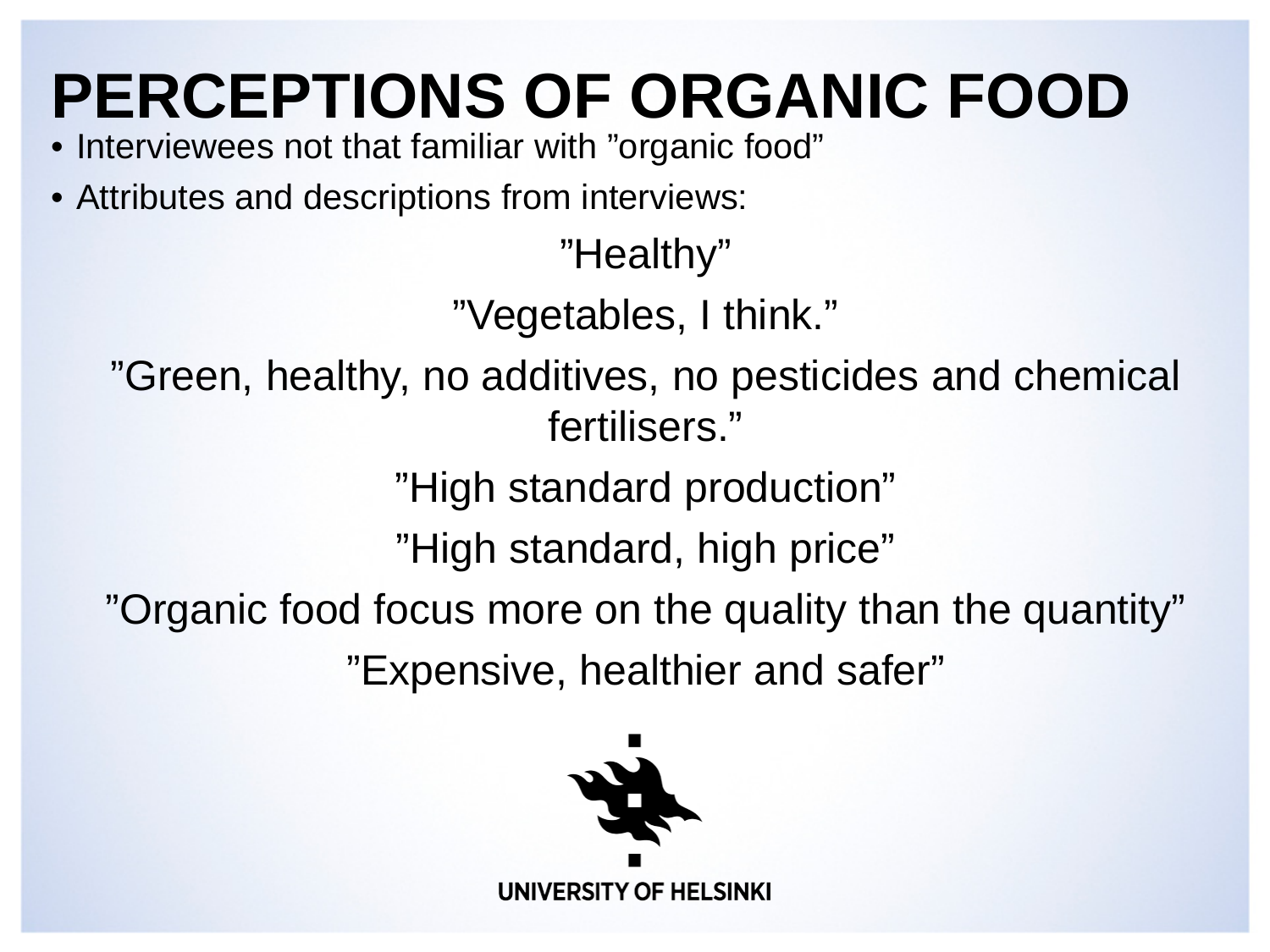"Yes, I like organic food. I think it's safer, high quality and fortunately I can afford it"

"Not that important to me. If the price is similar [to the conventional], I will choose organic food"

"I don't usually spend money on organic food. I will clean all the [conventional] food properly"

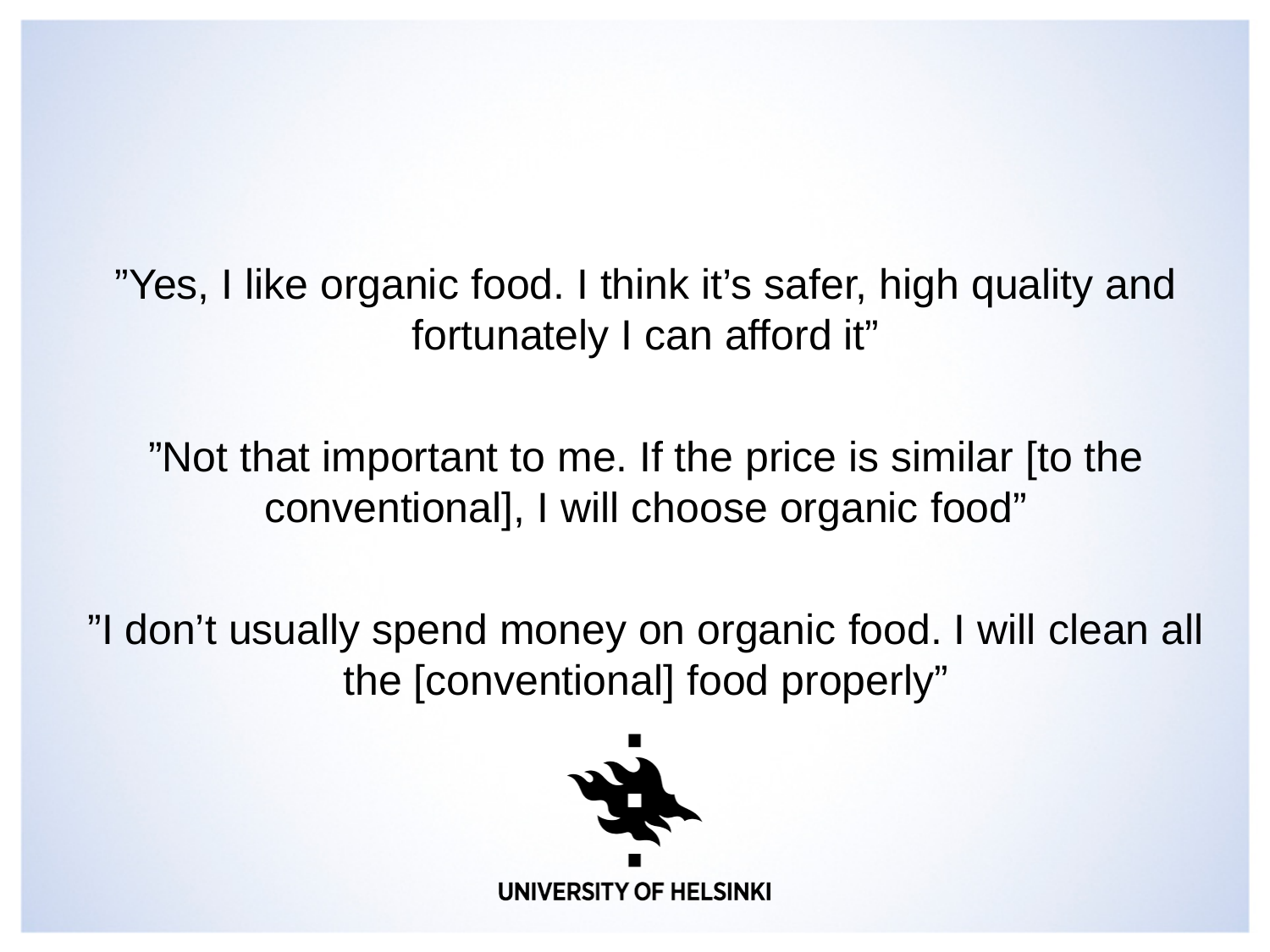### **CONCLUSION**

- It can be concluded that Chinese tourists are not familiar with the Finnish food and they have difficulty in identifying local food or organic food at holiday destinations.
- However, Chinese tourists are skilled in using online travel advisers and seek recommendations and additional information there.
- Services of this kind were considered trustworthy and informative
- Keywords in seeking: *most famous, traditional*

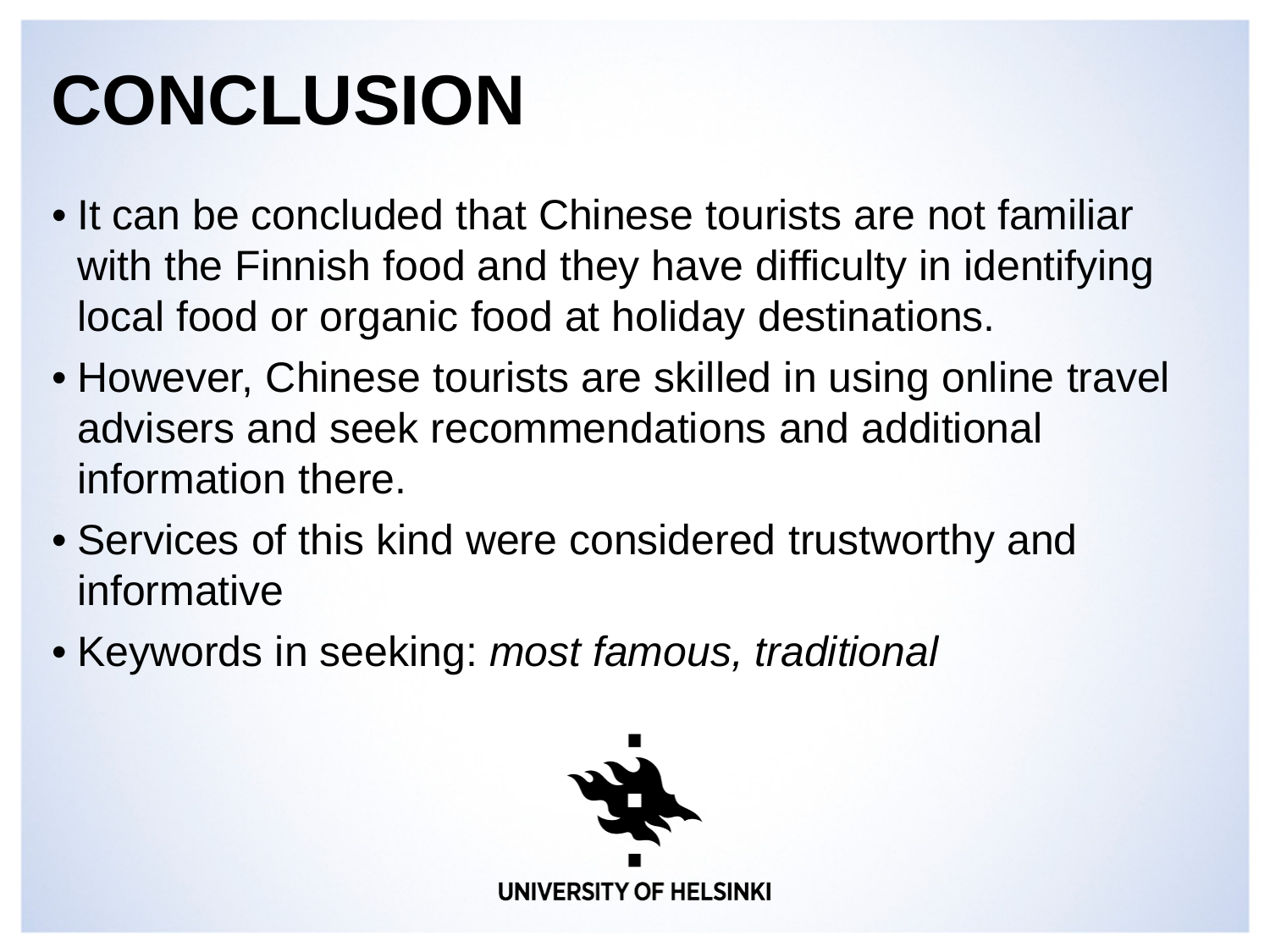# THANK YOU

**MARJO.SARKKA-TIRKKONEN@HELSINKI.FI +358 44 5906849 @Marjo\_ST**